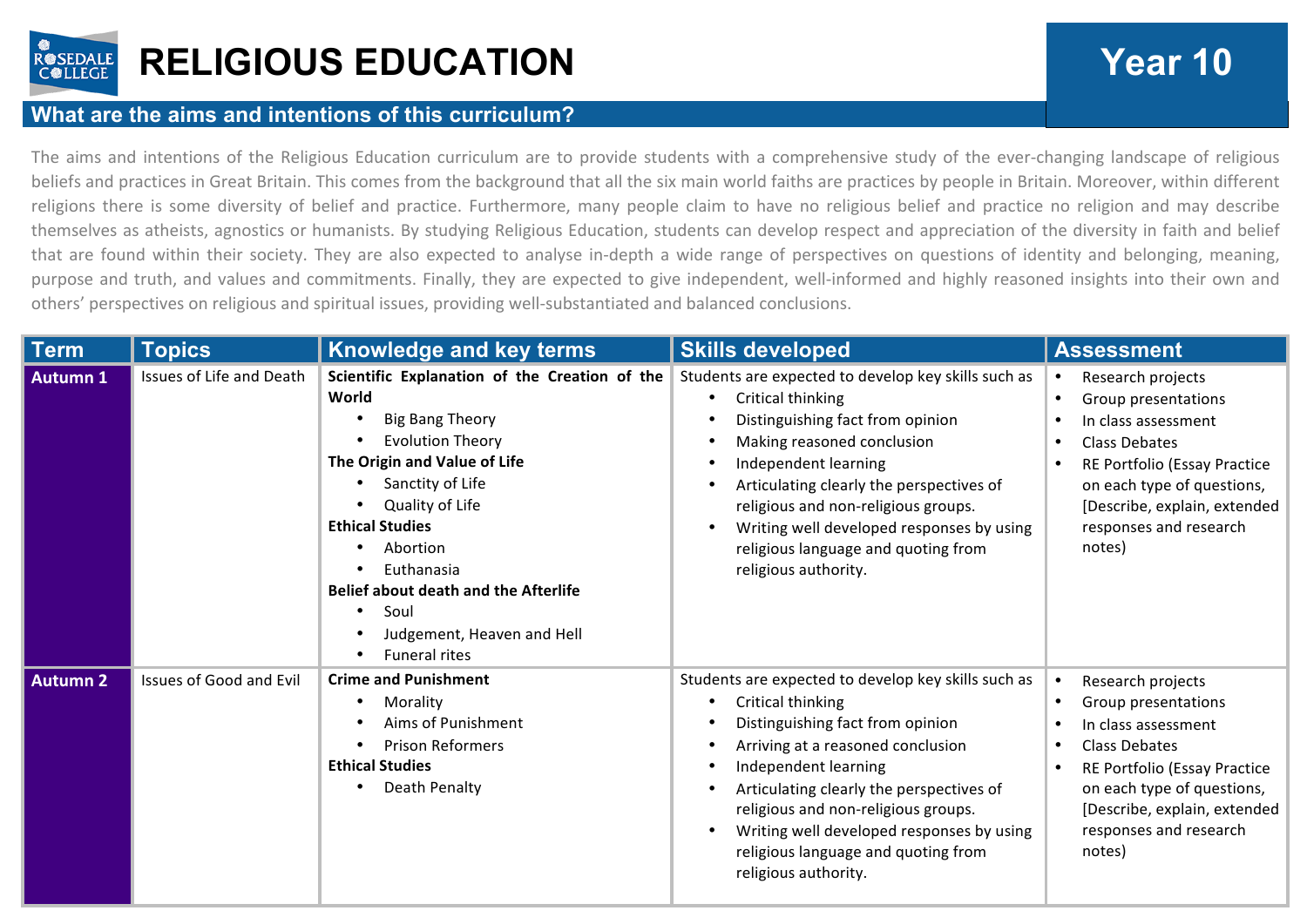| Spring 1        | <b>Issues of Good and Evil</b> | <b>Ethical Studies</b><br>Forgiveness<br>Good, evil and suffering<br>Free Will                                                                                                                                                                                                                               | Students are expected to develop key skills such as<br>Critical thinking<br>$\bullet$<br>Distinguishing fact from opinion<br>$\bullet$<br>Arriving at a reasoned conclusion<br>$\bullet$<br>Independent learning<br>$\bullet$<br>Articulating clearly the perspectives of<br>$\bullet$<br>religious and non-religious groups.<br>Writing well developed responses by using<br>$\bullet$<br>religious language and quoting from<br>religious authority. | - Research projects<br>Group presentations<br>In class assessment<br><b>Class Debates</b><br>RE Portfolio (Essay Practice<br>on each type of questions,<br>[Describe, explain, extended<br>responses and research<br>notes)            |
|-----------------|--------------------------------|--------------------------------------------------------------------------------------------------------------------------------------------------------------------------------------------------------------------------------------------------------------------------------------------------------------|--------------------------------------------------------------------------------------------------------------------------------------------------------------------------------------------------------------------------------------------------------------------------------------------------------------------------------------------------------------------------------------------------------------------------------------------------------|----------------------------------------------------------------------------------------------------------------------------------------------------------------------------------------------------------------------------------------|
| <b>Spring 2</b> | <b>Issues of Human Rights</b>  | <b>Human Rights and Social Justice</b><br>Malala Yousafzai<br>Oscar Romero<br><b>Martin Luther</b><br>Censorship<br>Religious Extremism<br><b>Human Rights and Social Justice</b><br>Prejudice and Discrimination<br>Racism<br><b>Issues of Wealth and poverty</b><br>Christian Aid<br><b>Islamic Relief</b> | Students are expected to develop key skills such as<br>Critical thinking<br>$\bullet$<br>Distinguishing fact from opinion<br>$\bullet$<br>Arriving at a reasoned conclusion<br>$\bullet$<br>Independent learning<br>$\bullet$<br>Articulating clearly the perspectives of<br>$\bullet$<br>religious and non-religious groups.<br>Writing well developed responses by using<br>$\bullet$<br>religious language and quoting from<br>religious authority. | - Research projects<br>Group presentations<br>In class assessment<br><b>Class Debates</b><br>RE Portfolio (Essay Practice<br>on each type of questions,<br>[Describe, explain, extended<br>responses and research<br>notes)            |
| <b>Summer 1</b> | Christianity                   | <b>Beliefs and Teachings</b><br>The Nature of God<br><b>Evil and Suffering</b><br>Trinity<br>Interpretations of the Story of Creation<br>Jesus Christ<br>Incarnation<br>Crucifixion<br>Salvation and Atonement<br><b>Resurrection and Ascension</b>                                                          | Students are expected to develop key skills such as<br>Critical thinking<br>$\bullet$<br>Distinguishing fact from opinion<br>$\bullet$<br>Arriving at a reasoned conclusion<br>$\bullet$<br>Independent learning<br>$\bullet$<br>Articulating clearly the perspectives of<br>$\bullet$<br>religious and non-religious groups.<br>Writing well developed responses by using<br>religious language and quoting from<br>religious authority.              | Research projects<br>$\bullet$<br>Group presentations<br>In class assessment<br><b>Class Debates</b><br>RE Portfolio (Essay Practice<br>on each type of questions,<br>[Describe, explain, extended<br>responses and research<br>notes) |